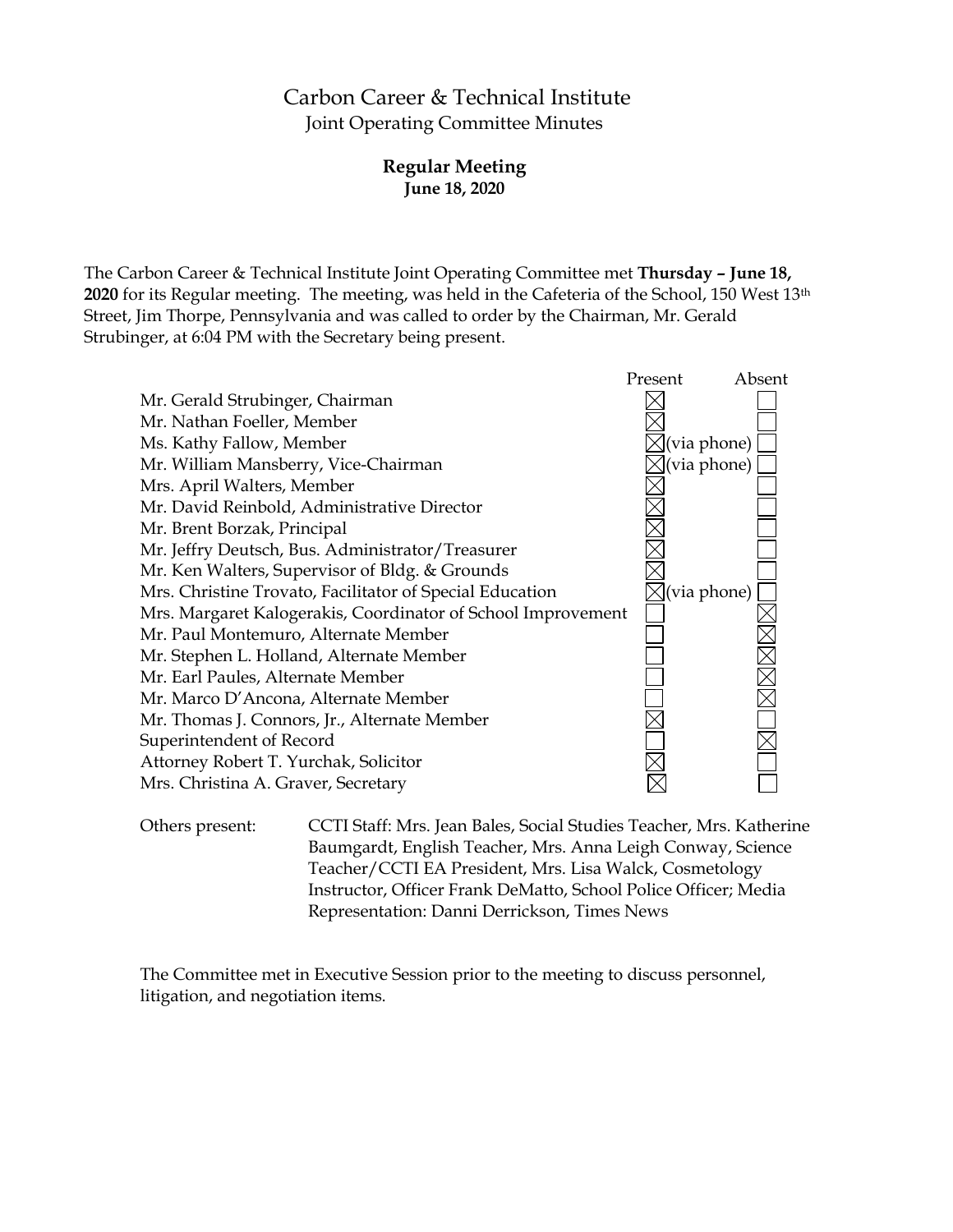#### **Approval of Minutes**

A. MOTION by Mr. Foeller, SECONDED by Mr. Mansberry to approve the Minutes of the May 21, 2020 Regular Meeting.

VOTE: YES - 5 NO - 0 ABSENT - 0 ABSTENTIONS - 0

Motion carried.

#### **Public Comment**

- Mrs. Lisa Walck, Cosmetology Instructor
	- Mrs. Walck wanted to share the following good news with the members of the Joint Operating Committee: Despite the distance learning modification that took place this school year the State Board of Cosmetology is allowed cosmetology instructors to give at-home hour credits. March 13th was the last day of in school learning. As of March 19th the State Board announced that if you could provide distance learning and documentation that students have been submitting work and fulfilling all obligations as best as they can from home, instructors could award hour credits. This is the first time this has ever been allowed by the Board. On March 19th, Mrs. Walck said that she started giving students work through e-mails, Kahoot!, and YouTube. Out of her 7 seniors, 6 of them completed all of their hours. All of their hours were virtually uninterrupted. Although CCTI did not begin distance learning school-wide until April 1st, Mrs. Walck started on March 19 with the direction from the State Board. She worked with Chris Graver, Administrative Assistant to ensure all documentation was notarized, submitted to the State and now, once Harrisburg opens up 100%, these students will be able to take their licensure test.
- Mrs. Anna Leigh Conway, CCTI Education Association President Mrs. Conway stated that she was contacted by Mr. Reinbold, Administrative Director regarding meeting with representatives from the teachers association to discuss planning for the upcoming school year. She included that Mrs. Kathy Fallow, Palmerton Area School District Joint Operating Committee Member also expressed her interest in inclusion. As of this date no meeting has taken place. Mr. Reinbold stated that he plans to be in touch with Mrs. Conway and Mr. Mike Lewis to set up a meeting to include Mr. Borzak, Principal, and Ms. Fallow with the intent to formulate a plan and finalize by the July Joint Operating Committee meeting for approval. Ms. Fallow again expressed her interest in inclusion. Mrs. Conway thanked her.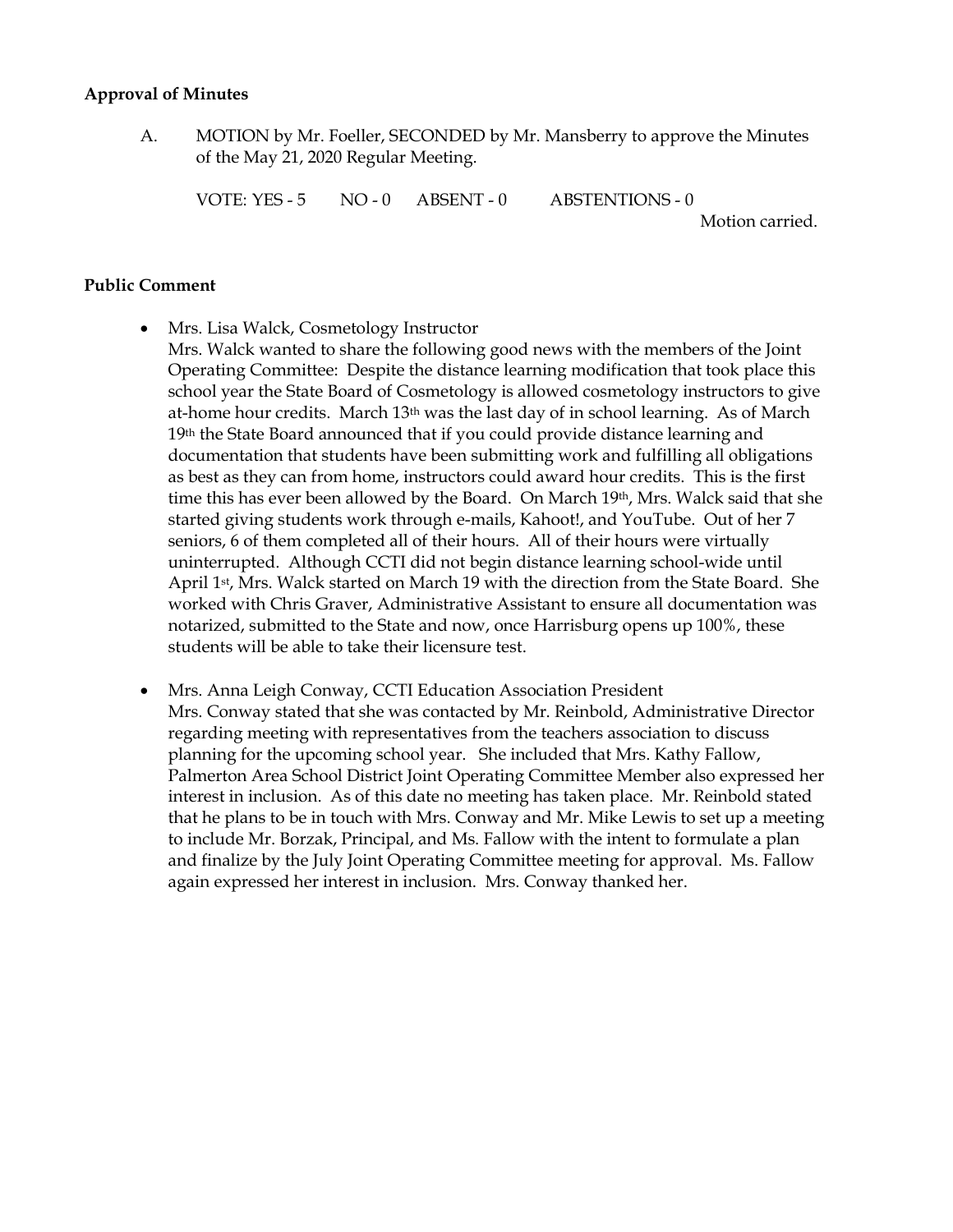#### **Approval of Treasurer's Report (May 2020)**

A. MOTION by Mr. Mansberry, SECONDED by Mr. Foeller to approve the Treasurer's Report for May 2020 showing a final balance of \$5,412,748.68 in the General Fund, and \$73,859.56 in the Student Activities Account.



#### **Approval of Payment of Bills**

A. MOTION by Mr. Mansberry, SECONDED by Mrs. Walters to approve Payment of Bills - General Fund and Other Accounts.



### **Administrative Reports**

- A. Director's Report Mr. Dave Reinbold, Administrative Director
- Mr. Reinbold said that they would be working on the Health and Safety Plan to have approved by the Joint Operating Committee, followed by submission to the Pennsylvania Department of Education. He stated that the Board cautioned against rushing into any decision-making at this time. His plan is to finalize in time for the July Joint Operating Committee meeting.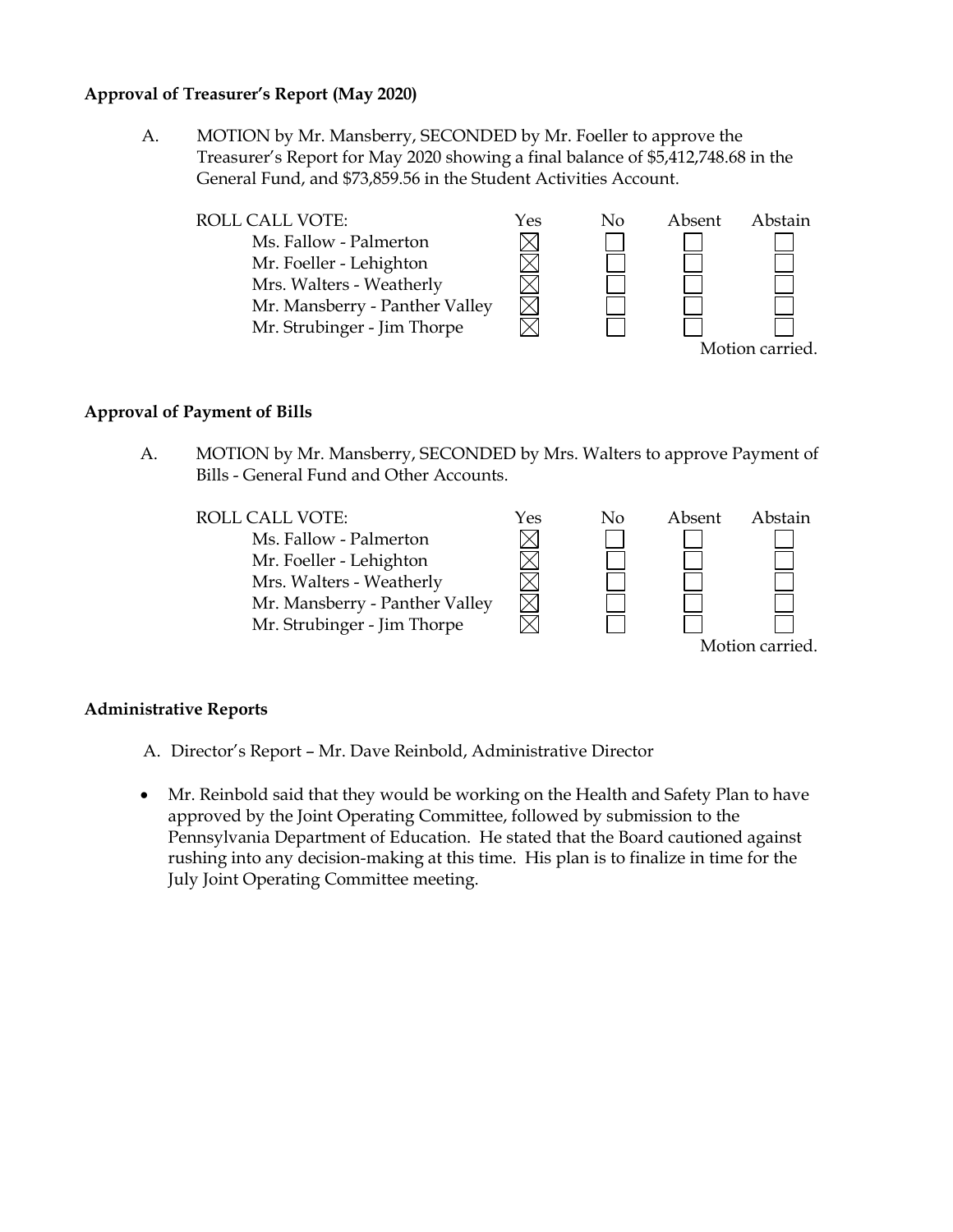#### **Items of Business**

#### *Personnel*

#### **CCTI Joint Operating Committee Treasurer Elected**

A. Election of CCTI Joint Operating Committee Treasurer for a one-year term – effective July 1, 2020 through June 30, 2021:

Mr. Mansberry nominates Mr. Jeffry P. Deutsch for the office of CCTI Joint Operating Committee Treasurer, SECONDED by Mr. Foeller.

MOTION by Mr. Mansberry, SECONDED by Ms. Fallow to close the nominations for the office of Treasurer.

Note: Jeffry Deutsch presently serves in this position.

VOTE: YES - 5 NO - 0 ABSENT - 0 ABSTENTIONS – 0

Motion carried.

The Secretary casts the ballot electing Mr. Jeffry P. Deutsch as Treasurer.

#### **CCTI Joint Operating Committee Secretary Elected**

B. Election of CCTI Joint Operating Committee Secretary for a four-year term – effective July 1, 2020 through June 30, 2024:

Ms. Fallow nominates Christina A. Graver for the office of CCTI Joint Operating Committee Secretary, SECONDED by Mr. Mansberry.

MOTION by Mr. Mansberry, SECONDED by Mr. Foeller to close the nominations for the office of Secretary.

Note: Christina Graver presently serves in this position.

VOTE: YES - 5 NO - 0 ABSENT - 0 ABSTENTIONS - 0

Motion carried.

The ballot is cast electing Christina A. Graver as Secretary.

MOTION by Mr. Mansberry, SECONDED by Ms. Fallow that the following motions be approved:

### **Joint Operating Committee Solicitor Appointed**

C. to appoint Robert T. Yurchak, Attorney at Law (Nesquehoning, PA), as the Joint Operating Committee Solicitor for the 2020-2021 fiscal year at a retainer of \$7,000 and \$100 per hour for extra work done. The annual retainer shall include those items specified in the Scope of Services and Compensation Agreement.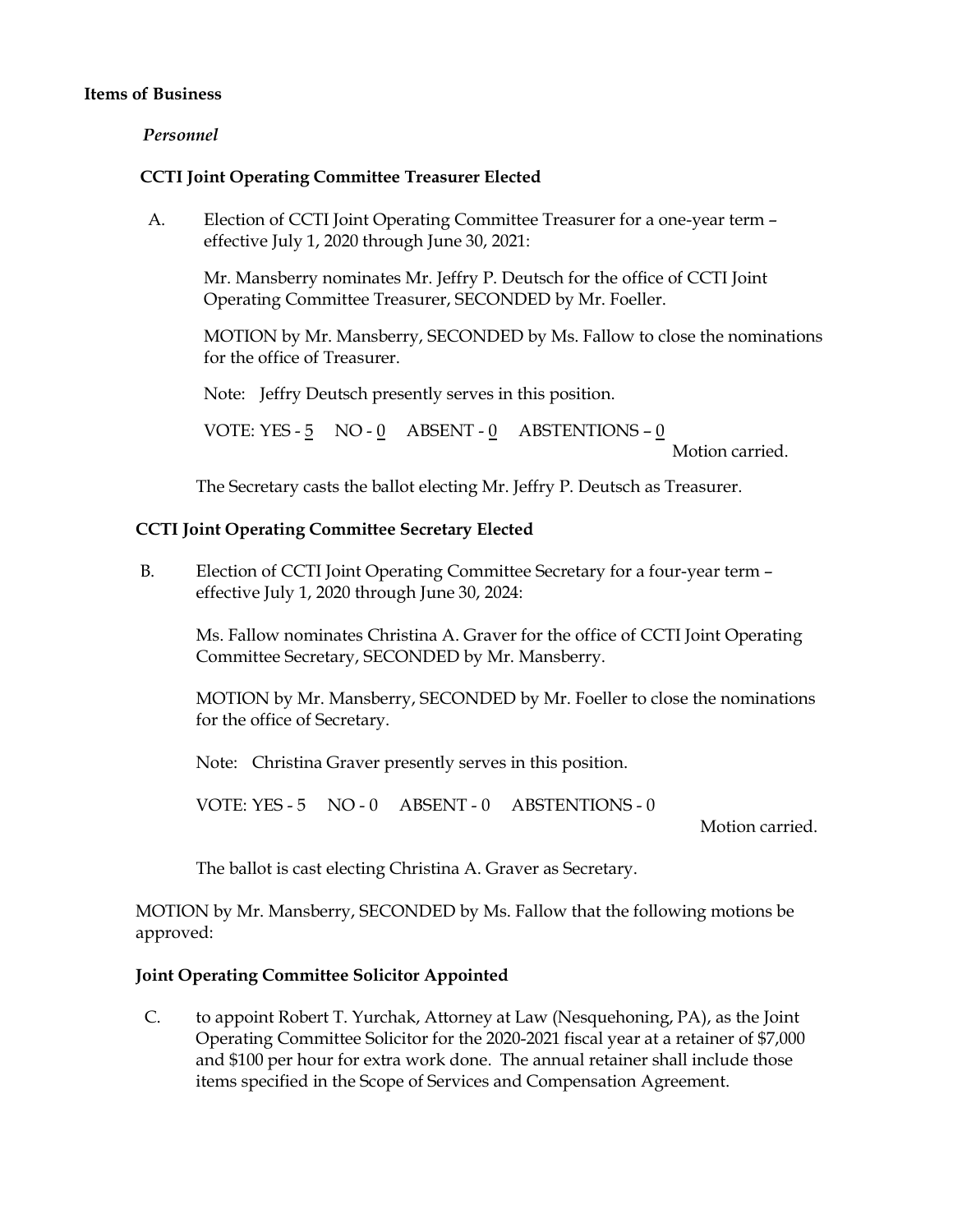### **Coordinator of School Improvement Re-Employed**

D. that Margaret Kalogerakis (Albrightsville, PA) be re-employed as Coordinator of School Improvement at a salary of \$42,312 on a 200 day contract for the 2020-2021 school year, effective August 17, 2020. For the school term 2020-2021 the employee shall contribute \$90.00/month toward health care expenses, effective July 1, 2020.

Note: The salary represents a 3% raise over last year's salary.

### **Instructor for the Carbon Alternative High School Diploma Program Employment Continued**

- E. to continue the employment of Ms. Angelique Yaich as Instructor for the Carbon Alternative High School Diploma Program – 32 hours/week, 200 days, AM and PM Class Sessions, with those fringe benefits as required by law and appropriate health care coverage, at the rate of \$31.93/hour. For the school term 2020-2021 the employee shall contribute \$90.00/month toward health care expenses, effective July 1, 2020.
	- Note: There will be no deduction from the CCTI General Fund. Many Carbon County out of school youth are serviced by this program. The salary represents a 3% raise over last year's salary.

#### **School-Wide Co-Curricular Activities and Student Club/Organization Advisors Reaffirmed**

F. to reaffirm the following individuals as School-Wide Co-Curricular Activities and Student Club/Organization Advisors at the established rates for the 2019-2020 school year and based on the job description:

> DECA – Stephanie Barto DECA Assistant – Sandra Kohutka, Jane Farkas HOSA – Michele Dominic DECA/HOSA/SkillsUSA Assistant – Scott Bartholomew National Technical Honor Society – Jeremy Pease Rotary Interact Community Service Club – Margaret Kalogerakis SADD/Aevidum – Rebecca Schaeffer Senior Class – Stephanie Barto Senior Class – Sandi Kohutka\* SkillsUSA – Kevin Kuehner SkillsUSA Assistant – Jeffrey Hazelton, Nathaniel Rinda, Lisa Walck Student Council – Margaret Kalogerakis Student Forum – Phillip Strubinger Underclass – Kimberly Bittle Yearbook – Maritza Reinbold

Note: \*As approved at half of the yearly rate.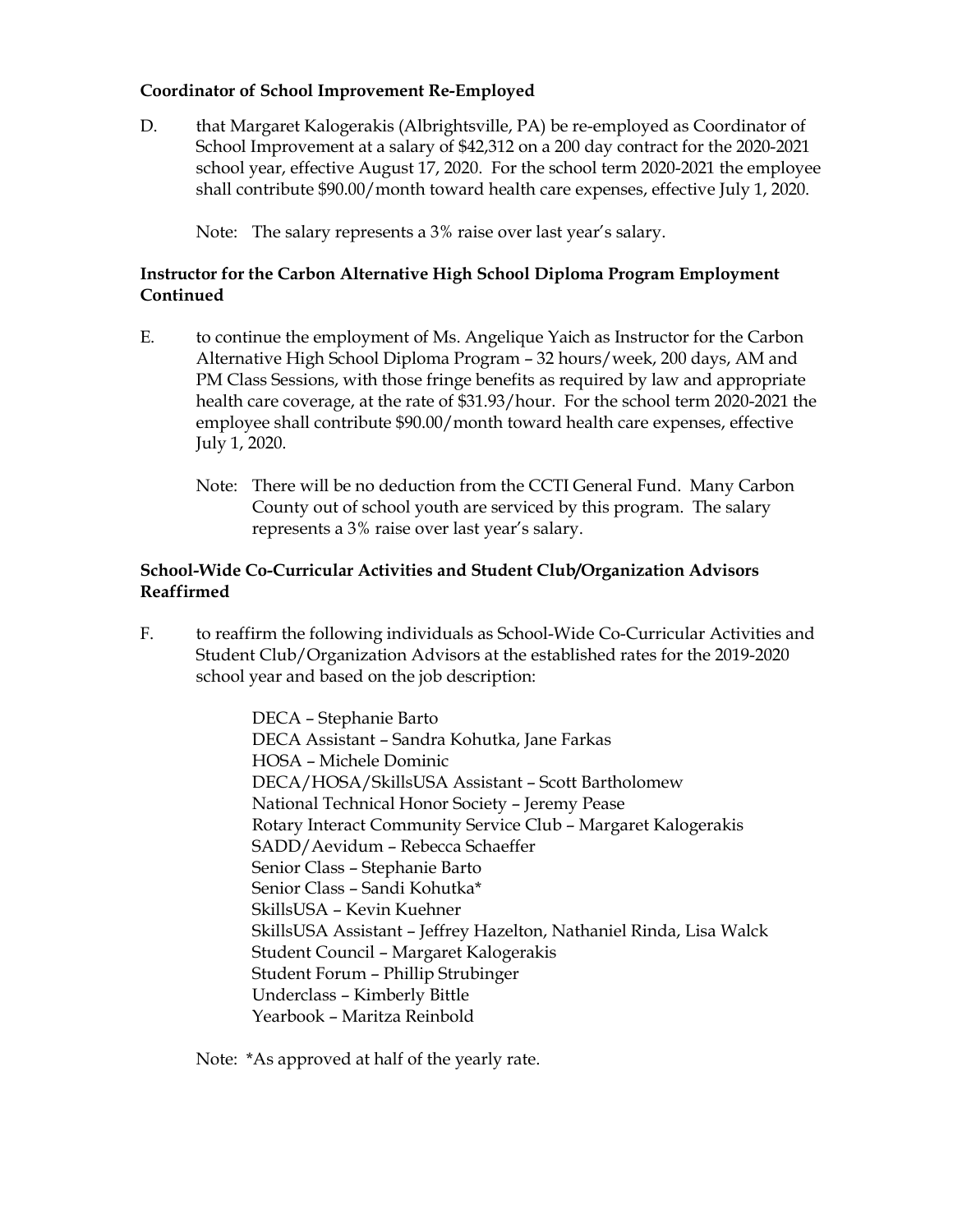### **Teacher Mentor Reaffirmed**

G. to reaffirm the following individual as Teacher Mentor for the 2019-2020 school year at the established stipend of \$750.00, pro-rated as indicated below:

Lisa Walck – Stephen Nesler, Auto Collision Repair Instructor

### **Resignation Letter Accepted**

H. to accept the letter of resignation received from Michele Dominic, Health Medical Instructor, effective December 31, 2020.

# **Permission to Advertise**

I. grant permission to advertise for the position of Health Medical Instructor.

# **Adult Education Instructors/Aides/Examiners Approved**

J. to approve the following individuals effective July 1, 2020 through June 30, 2021:

Colleen Gooch as Adult Education Nurse Aide Instructor and Nurse Aide Coordinator @ \$33.00 per hour Tonia Schaeffer as Adult Education GED Instructor @ \$21.25 per hour Donna Valent as Adult Education GED Aide @ \$12.75 per hour Deborah Enterline as GED Examiner @ \$20.00 per hour

### **Custodial/Maintenance Substitute Assistance Approved**

K. that substitutes be employed to assist our custodial/maintenance staff beginning July 1, 2020 at the approved 2020-2021 substitute rate, not to exceed 336 total hours.

### **Occupational Advisory Committee Members Approved**

L. to approve the Occupational Advisory Committee members, as presented.

### **Building Substitute Approved**

M. to approve Phillip Strubinger as the Building Substitute effective August 20, 2020 through the close of the 2020-2021 school year at the approved daily rate.

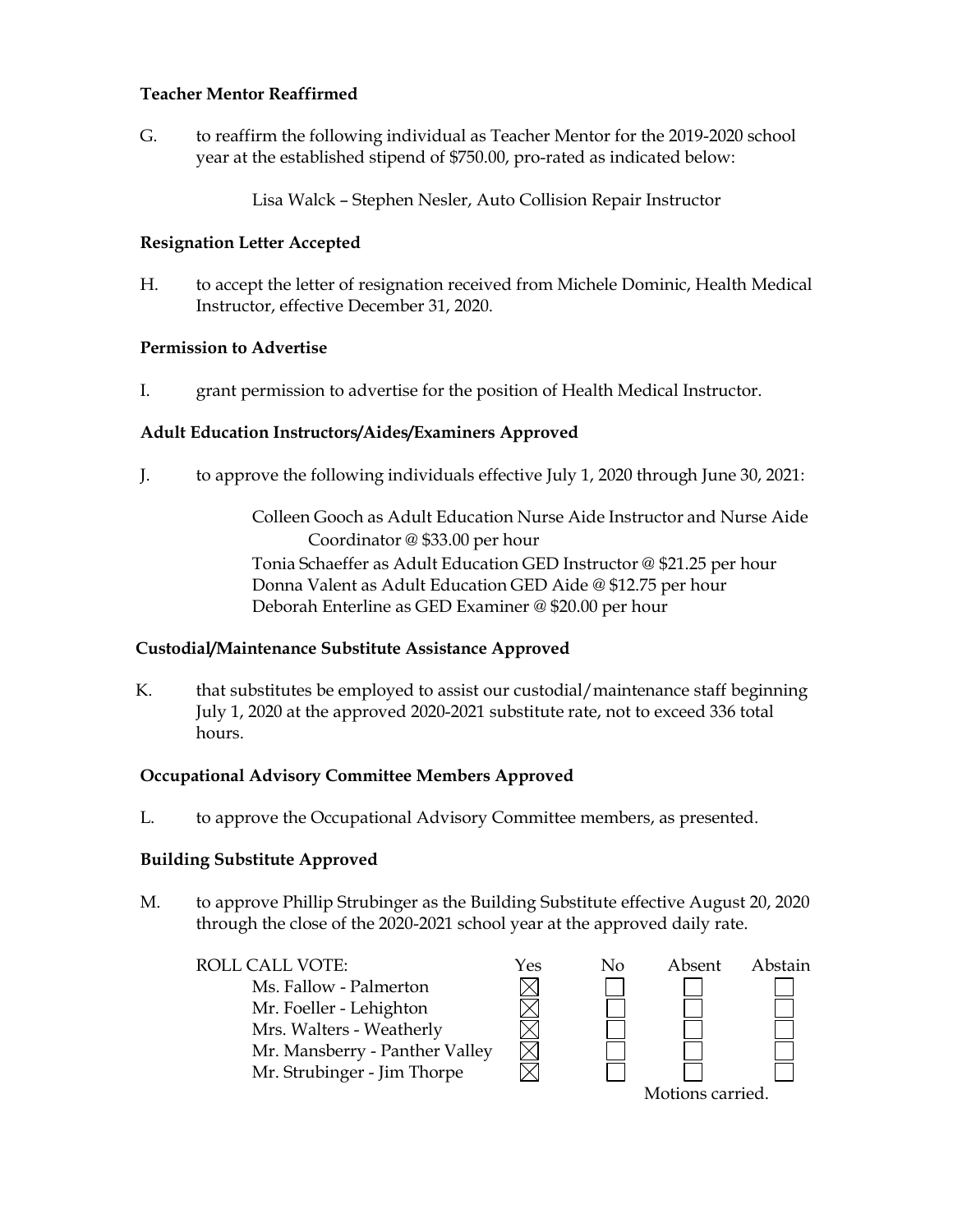# *Education*

MOTION by Mr. Foeller, SECONDED by Ms. Fallow that the following motions be approved:

### **GED Testing Program Operation Approved**

A. to grant approval to operate a GED testing program for the 2020-2021 school year at the CCTI school site.

### **Continuation of Operator Consortium Duties Approved**

B. to continue duties as an Operator Consortium member of PA CareerLink Carbon County.

### **Agreements of Affiliation Approved**

C. that the Agreement of Affiliation between the Carbon Career & Technical Institute Medical and Health Assistant/Certified Nurse Aide Program be renewed and executed for the 2020-2021 Fiscal Year, as presented:

> Mahoning Valley Nursing and Rehabilitation Center, Lehighton, PA Blue Mountain Health Systems/Gnaden Huetten Memorial Hospital and The Summit, Palmerton/Lehighton, PA Office of Dr. Jayendra Patel, Jim Thorpe, PA Heritage Hill Senior Community, Weatherly, PA The Village at Palmerton, Palmerton, PA Guardian Eldercare DBA Weatherwood Nursing Home & Rehabilitation Center Maple Shade Meadows Senior Living, Nesquehoning, PA

### **Adult Education Agreements of Affiliation Approved**

D. that the Agreement of Affiliation between the Carbon Career & Technical Institute Adult Education Department PA-Approved Certified Nurse Aide Training Program be renewed and executed for the 2019-2020 Fiscal Year, as presented.

> Mahoning Valley Nursing and Rehabilitation Center, Lehighton, PA The Summit, Lehighton, PA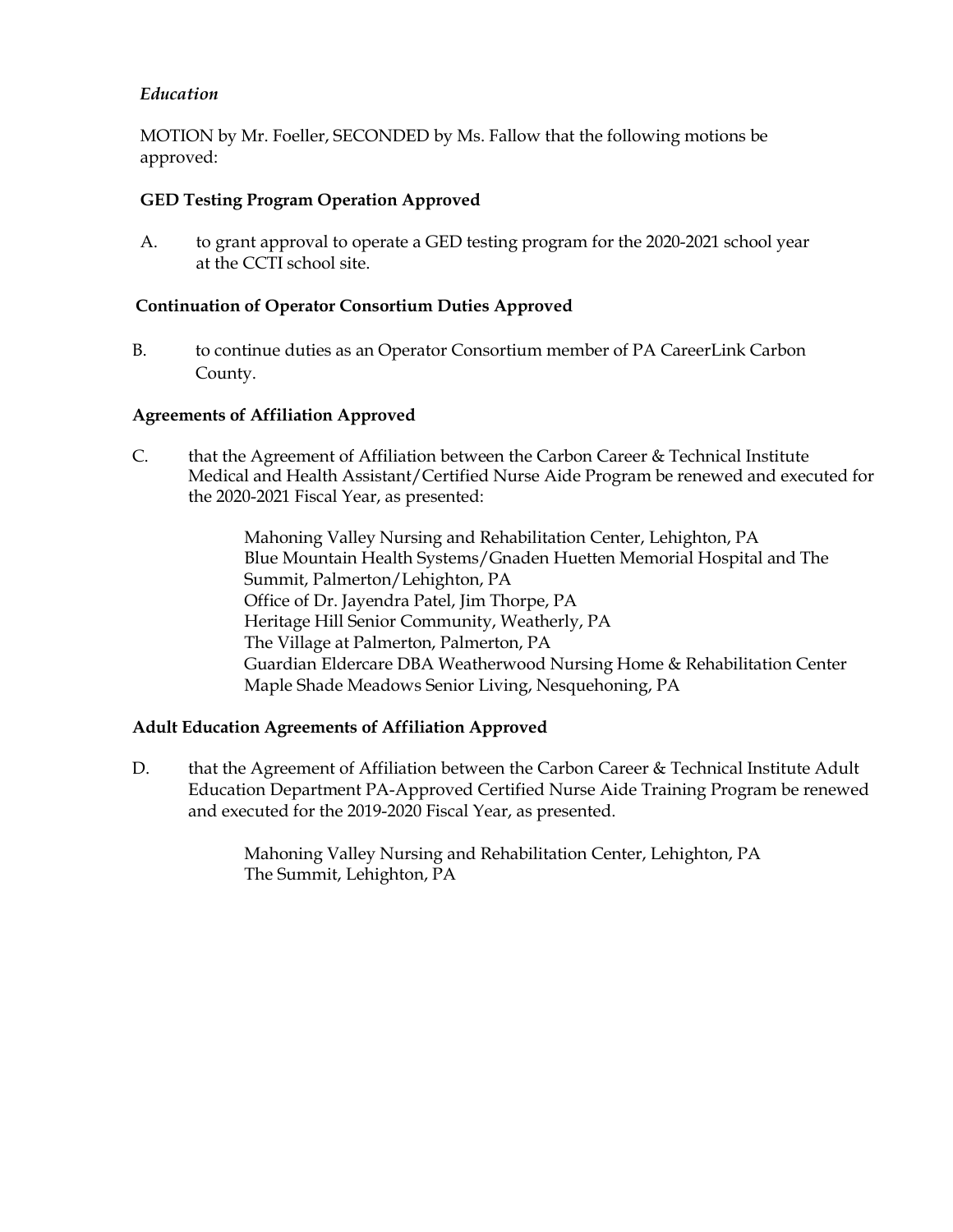### **Carl Perkins Career and Technology Grant Submission**

E. that approval be granted to submit the Carl Perkins Career and Technology grant to the PA Department of Education for the year 2020-2021 in the amount of \$135,494.

| VOTE: YES -<br><b>ABSENT -</b><br>$NO-$                                                                                                                                  |     | <b>ABSTENTIONS -</b> |                            |         |
|--------------------------------------------------------------------------------------------------------------------------------------------------------------------------|-----|----------------------|----------------------------|---------|
| <b>ROLL CALL VOTE:</b><br>Ms. Fallow - Palmerton<br>Mr. Foeller - Lehighton<br>Mrs. Walters - Weatherly<br>Mr. Mansberry - Panther Valley<br>Mr. Strubinger - Jim Thorpe | Yes | No                   | Absent<br>Motions carried. | Abstain |
|                                                                                                                                                                          |     |                      |                            |         |

### *Budget & Finance*

MOTION by Mr. Mansberry, SECONDED by Mrs. Walters that the following motions be approved:

### **Approval of Bills for Payment Authorization Approved**

A. to authorize the Administrative Director to approve bills for payment from June 1 – June 30, 2020, the close of the 2019-2020 fiscal year.

### **2019-2020 Budgetary Transfers Authorization Approved**

B. to authorize necessary 2019-2020 Budgetary Transfers as a result of the final payment of bills for the close of the 2019-2020 fiscal year. Authorization is contingent upon final approval of the CCTI Joint Operating Committee at its next regularly scheduled meeting.

#### **Compulsory Student Accident Insurance Purchase Approved**

C. that compulsory Student Accident Insurance for all SECONDARY students attending Carbon Career & Technical Institute for the 2020-2021 school year continue to be purchased from PA Church Insurers Agency LLC, Sunbury, PA at an estimated cost not to exceed \$2,150.00. Coverage shall include the school day, to and from school, field trips, cooperative education, and job shadow/internship activities.

Note: This has been in force for the past fourteen years.



Motions carried.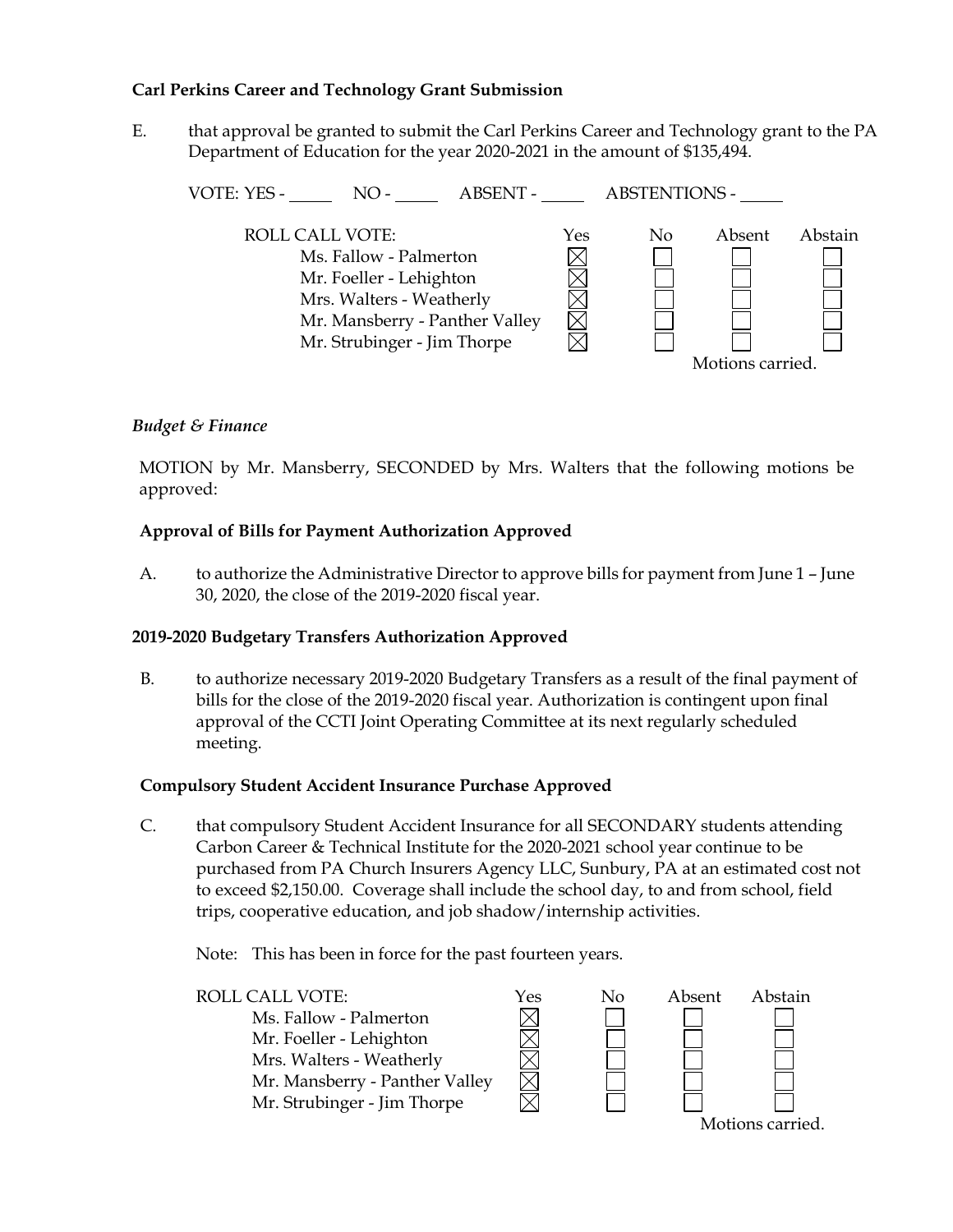# *Buildings & Grounds*

NONE

# *Administrative*

# **FID Program Application Submission Approved**

A. MOTION by Mr. Mansberry, SECONDED by Mr. Foeller to approve submitting the FID (Flexible Instruction Days) Program application to the Pennsylvania Department of Education.

ROLL CALL VOTE:  $\gamma$ es No Absent Abstain  $\boxtimes$ Ms. Fallow - Palmerton Mr. Foeller - Lehighton Mrs. Walters - Weatherly Mr. Mansberry - Panther Valley Mr. Strubinger - Jim Thorpe

Motion carried.

MOTION by Mr. Mansberry, SECONDED by Mr. Foeller that the following motions be approved:

### **Act 13 Waiver Submission Approved**

B. to approve submitting the Act 13 Waiver to the Pennsylvania Department of Education.

# **Use of Instructional Area(s) Approved**

C. to grant permission to the CLIU #21 for use of a designated instructional area(s) to operate Life Skills Support Classes at the CCTI facility for the 2020-2021 school year.